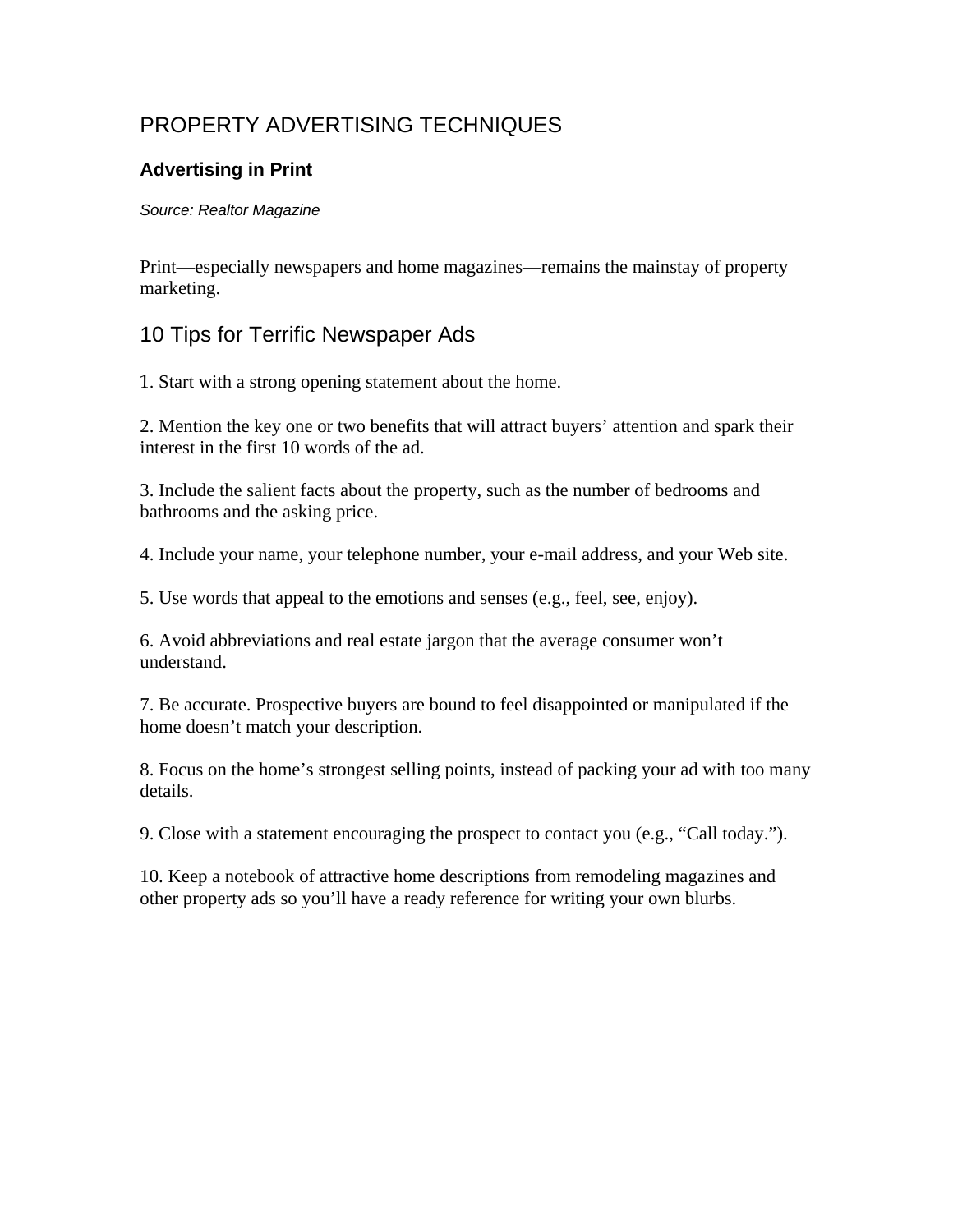## Consider these factors in making your media-buying decisions.

- Reach means conveying your message to as many prospects as possible in your market area. For the best reach, use several media.
- Frequency means the number of times your message is delivered in a particular time period. Frequency should be emphasized for building name recognition or promoting a quick sale. Emphasizing frequency usually means using fewer media more often.
- Continuity indicates how long a particular promotional effort will run. Emphasizing continuity usually means using fewer, tested media for a long period.

### Display Ads That Pop

Keep these ideas in mind when writing and designing a display ad.

- Most people read ads from the upper left to the lower right. Put your headline and photo near the top.
- One large house photo is more effective than several small ones.
- Don't use more than two typefaces in an ad; avoid very decorative faces as they are often hard to read, especially in smaller sizes.
- Short words are more powerful than long words; short sentences are more powerful than long sentences.
- White space around a headline or main point draws the reader's attention. Don't fill every bit of space in your ad.
- Always include contact information and the company logo.

Adapted from Power Real Estate Advertising, by *William Pivar and Bradley Pivar*, Real Estate Education Co.

**TIP**: 80 percent of the value of your ad is in the headline, says Ian L. Price, author of How to Get Supergreat Results from Your Real Estate Advertising.